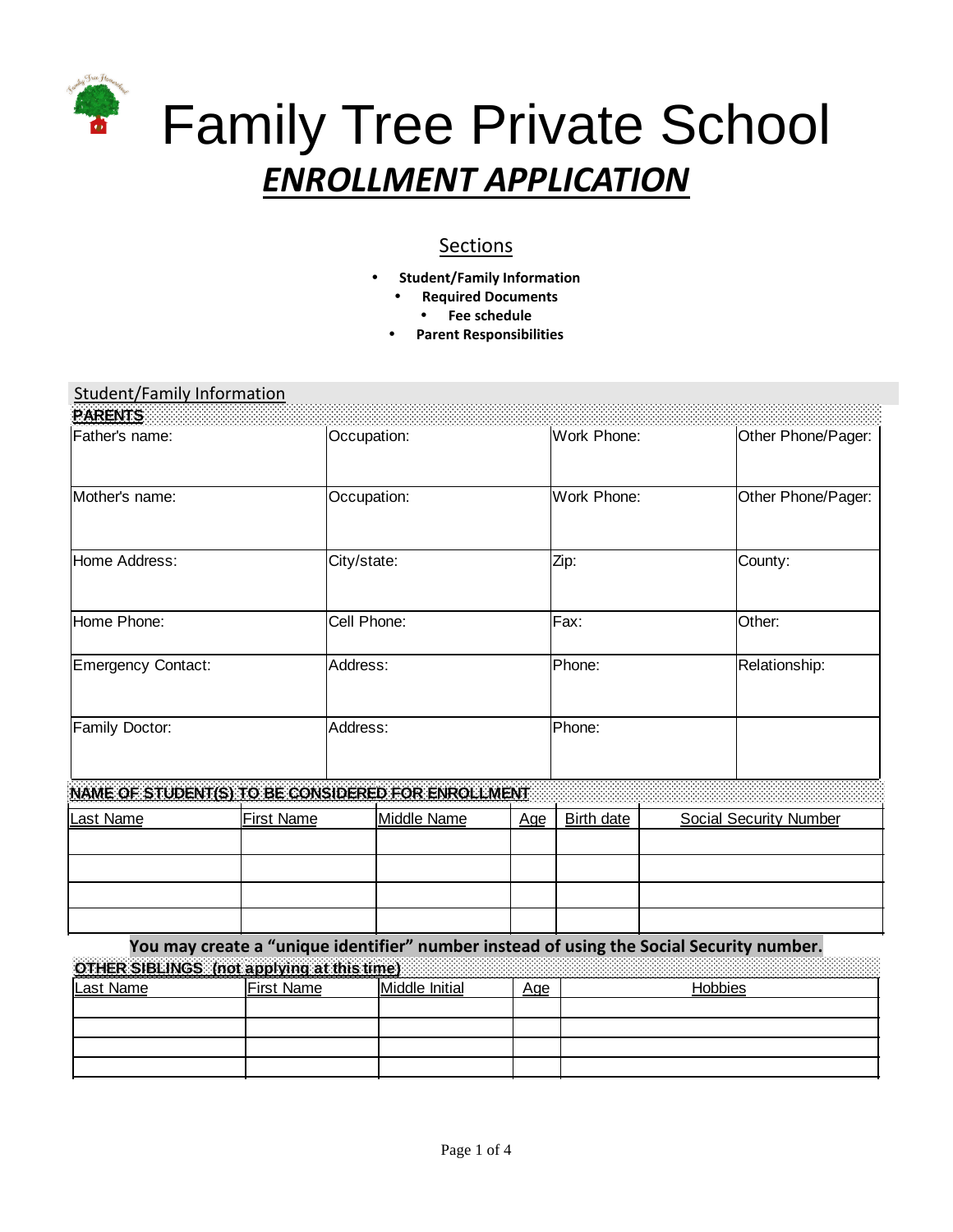|                                                                                 | Name the primary curriculum or materials you intend to use for teaching your subjects:                                     |
|---------------------------------------------------------------------------------|----------------------------------------------------------------------------------------------------------------------------|
| Subject:                                                                        | <b>Curriculum/Materials</b>                                                                                                |
| Reading/Literature/Word Building                                                |                                                                                                                            |
| Writing/English                                                                 |                                                                                                                            |
| Mathematics                                                                     |                                                                                                                            |
| Science                                                                         |                                                                                                                            |
| <b>Social Studies</b><br>Other Subject:                                         |                                                                                                                            |
| Other Subject:                                                                  |                                                                                                                            |
|                                                                                 | 9th - 12th graders: Specific requirements for academic subjects apply for diploma choices.                                 |
|                                                                                 | <b>QUESTIONAIRE</b>                                                                                                        |
|                                                                                 | How many years have you homeschooled? ______ Homeschool group of which you are a memeber: _______                          |
|                                                                                 | Breifly share why you choose to homeschool:                                                                                |
| Briefly describe how your family and friends feel regarding your homeschooling: |                                                                                                                            |
|                                                                                 |                                                                                                                            |
| your homeschooling, or check: () NONE                                           | Describe negative evaluations, legal action or contacts, if any that you've had concerning enrollment in another school or |
|                                                                                 | What service or ministry are you or family members involved in at church; or what positions, if any are held?              |
| What fellowship(s) do you attend?                                               |                                                                                                                            |
|                                                                                 | What are some general "frustrations" you encounter while homeschooling or new concerns you have (such as, keeping a        |
| schedule or being sure you have covered the correct academic subjects, etc.)?   |                                                                                                                            |
|                                                                                 |                                                                                                                            |
|                                                                                 | FOR THE FOLLOWING QUESTIONS, IDENTIFY WHICH CHILD THE ANSWERS PERTAIN TO IF YOU HAVE MORE THAN ONE CHILD                   |
|                                                                                 | List any disability, if any, of your child(ren). List any academic weakness of your child(ren) ( )None                     |
|                                                                                 | What special classes/therapies, etc. is your child(ren) going to be enrolled in for a disabilitly or academics? (<br>)None |
| What are your child(ren's) strengths and/or interests:                          |                                                                                                                            |
| Date you would like to withdraw from present school:                            |                                                                                                                            |
| <b>Required Documents</b>                                                       |                                                                                                                            |
|                                                                                 | Put a check on the LEFT if submitting now; or, check on the right if they are to be submitted within 30 days.              |
| <b>SUBMITTING:</b>                                                              |                                                                                                                            |
| Now ____, or Later _______ Copy of Birth Certificate                            |                                                                                                                            |
|                                                                                 | Now ____, or Later ______ Immunization Record "Blue Card", or Exemption (In accordance with law)                           |
|                                                                                 | Now ____, or Later ______ or NA___IF first time in a Florida School, Health Exam -School Form from Doctor                  |
|                                                                                 | Now, or Later Official School Transcripts, or tests if any. Records will be requested.                                     |
|                                                                                 |                                                                                                                            |
|                                                                                 | ARE THERE ANY MEDICAL CONDITIONS OR ALERGIES IMPORTANT FOR US TO KNOW?                                                     |
|                                                                                 |                                                                                                                            |
|                                                                                 | Submit Required Desuments, appropriate fees and the following signed forms from the Enrollment Racket:                     |

Submit Required Documents, appropriate fees, and the following signed forms from the Enrollment Packet: **1)** This Enrollment Application; **2)** Parent Teacher Agreement Form; **3)** School Withdraw/Records Request Form; and, 4) High School Agreement (8<sup>TH</sup> GRADE & UP) (SEE THE HIGH SCHOOL PACKET)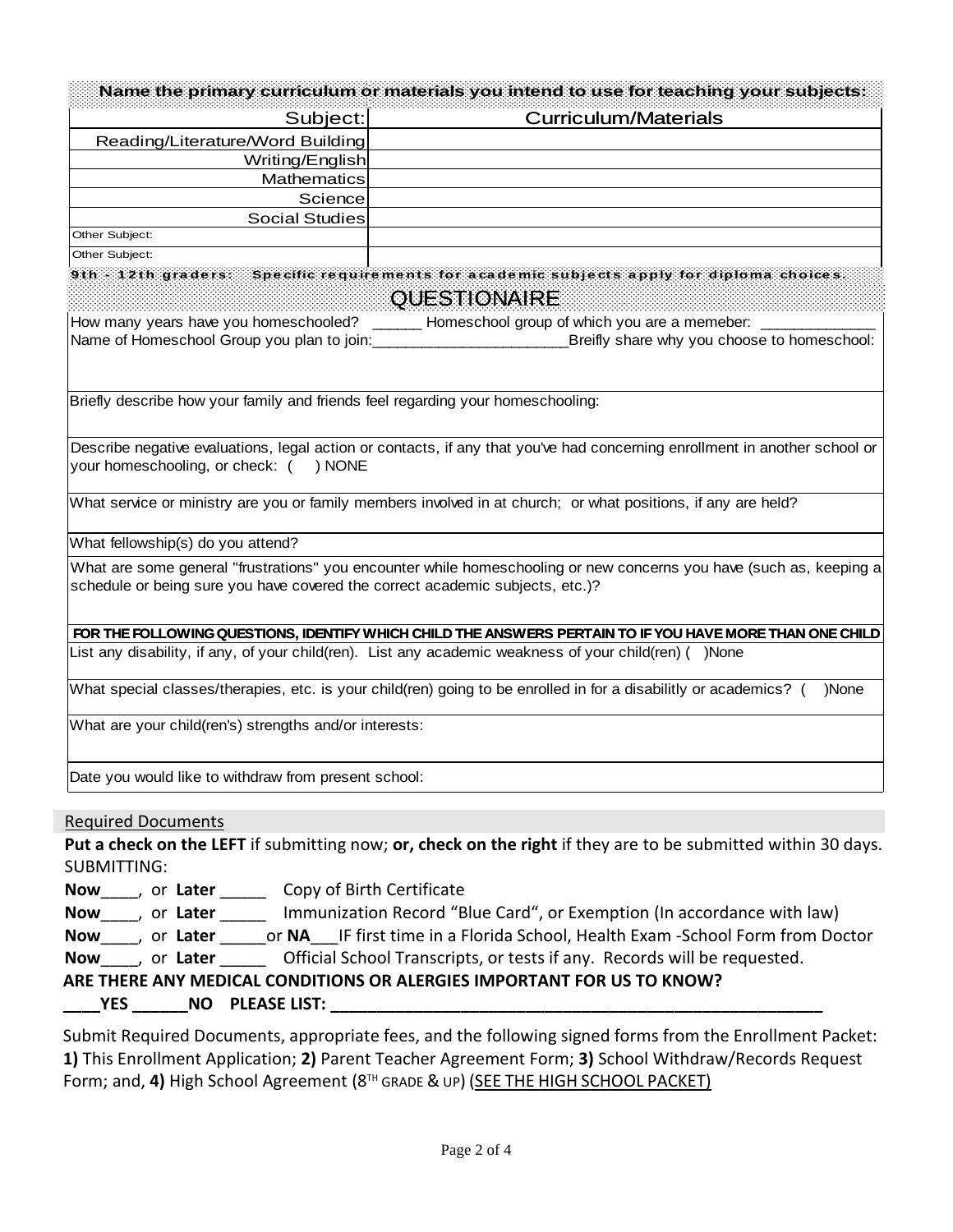#### **Fee Schedule: All fees are due for the whole year no matter how late in the year one enrolls. There are no refunds.**

Annual Registration: **\$125** annually for 1st Student; **\$50** annually for 2nd child and each child thereafter. Monthly Tuition: **\$40** 1st Student - **\$20** for additional children. Parents purchase curriculum. Tuition is for 10 months. Summer School is \$40 Registration & \$40 Monthly Tuition (for 2 months). A maximum of 2 ½ credits can be earned in high school during summer session.

Other fees: Graduation (\$50), Re-instatement (\$50); Late Enrollment (after October 1<sup>st</sup>) (\$30); Submitting Transcript Data for other programs, or Scholarship Processing such as, FHSAA or Bright Futures (\$60) each, and you must use the "Extra Programs/Scholarship Processing Form" to request that information be submitted. THERE IS NO CHARGE FOR SUBMITTING A PAPER COPY OF YOUR TRANSCRIPT. Credit for past homeschooling work where credits from an organization were not earned requires appropriate test scores, and the registration & tuition paid for the years to be credited.

## **Below is a summary of Fees. Information is repeated on the Registration & Fees Page, and Policy Pages (attached).**

• STUDENTS ENTERING AFTER THE 9TH GRADE with transferring credits for prior year(s) will be assessed \$30 for each prior year to process high school records, and for the review and transferring in of credits.

• OPTIONAL: TRANSFER/GRANTING OF CREDITS FROM OTHER SCHOOLS OR HOMESCHOOL: High School students in 10th - 12 grade, enrolling for the first time who were homeschooled, and/or enrolled in a school where credit verification cannot be given or verified, can receive credit for work after they produce a student portfolio or submit a reputable test, & pay school registration & tuition fee for years for the credits that are to be awarded by being "tested in".

• DISCOUNTS for siblings or cousins are only in effect for the time that another sibling or cousin is still enrolled.

IF A STUDENT WITHDRAWALS for any reason, to re-enroll your student, you must pay a \$50.00 re-entry fee, and re-entry will be at the discretion of the administrator. Tuition for the missing, lapsed months will be due.

• SENIORS: For seniors in their final month of school, there is a \$50 fee due with the final month's tuition to cover administrative costs of processing graduation records and a High School Diploma and a student letter requesting graduation.

• EXTRA PROGRAMS/SCHOLARSHIP PROCESSING: If the school is to be involved in uploading transcript data, or completing administrative work with regard to processing scholarship or paperwork for an outside program, there is a \$60 fee required to be sent with a request. (See the "Extra Programs/Scholarship Processing Form"). Parents are responsible for all application deadlines and course requirements and directing the school as to what you need for the school to do regarding timelines for transcript submission or other requirements. It is suggested parents contact colleges early in the 10<sup>th</sup> grade year to determine requirements which will involve completing certain courses and testing. There is no guarantee that Family Tree Private School students are eligible to apply for other programs and scholarships. This is up to the organization offering the program or scholarship.

## Parent Responsibilities *Initial for Agreement*

 A. **I will maintain high quality academic standards** using a recognizable program of study. I agree with the "Parent Teacher Agreement" and the "High School Agreement" if my child is grade 8 or above; and, I am responsible to review and will accept any policy changes when they occur as a requirement to maintain enrollment.

 B. **I will submit a Monthly Report** (see attached sample).Information will be true and accurate and will be based upon records of the student's academic progress. If the Monthly Reports and/or tuitions are late, the *student may automatically be withdrawn.* If sent in late, cumulative information will be on all subsequent Report Cards. Reports Cards may not be issued for the quarter when Monthly Reports are missing or are late (past the 10th of the month).

\_\_\_\_\_\_\_\_C. **I will** c**onduct school a minimum of 170 days per year** (10 months of the year) with a total annual hourly equivalent of 180 actual school days as follows: Grade K: 540 net instructional hours, Grades 1-3: 720 net instructional hours, Grades 4-12: 900 net instructional hours. No student enrolled with Family Tree Private School may be simultaneously enrolled with the K-12 District for *any reason unless provided for within the law*. Agreements may be worked out to participate in public or private high school sports or any extra-curricular activity if approved by both schools' administrations. Participation in private school classes or classes with The Florida Virtual School, Dual Enrollment, scholarships or any other independent program must be approved by Family Tree Private School. **Students are not to list themselves as "Homeschoolers" with these programs, but instead as "Private School Students".** It is important to register only as a *private school student* which is the correct legal status.

 D. **I will have my student(s) complete an annual evaluation**. **Students must complete annual testing.** A "Portfolio" of student work must be available upon request. Testing scores will change letter grades according to the percentile scale outlined in the "Promotion" Policy. An "I" for Incomplete will be placed on records, and students will not graduate or be promoted in the absence of annual testing. If there are accommodations given to complete testing (due to average standardized test scores below the 41% or ESE status) there will be an asterisk (\*) next to the GPA to indicate accommodations were used. Refer to the "Promotion" Policies for a description of testing policies and recommendations for the annual testing requirement.

E. **I will pay all fees** according to schedule.

\_\_\_\_\_\_\_\_D. **I will maintain active membership or actively participate as appropriate** in local homeschool or educational support groups, community associations or activities of my choosing that will benefit my student.